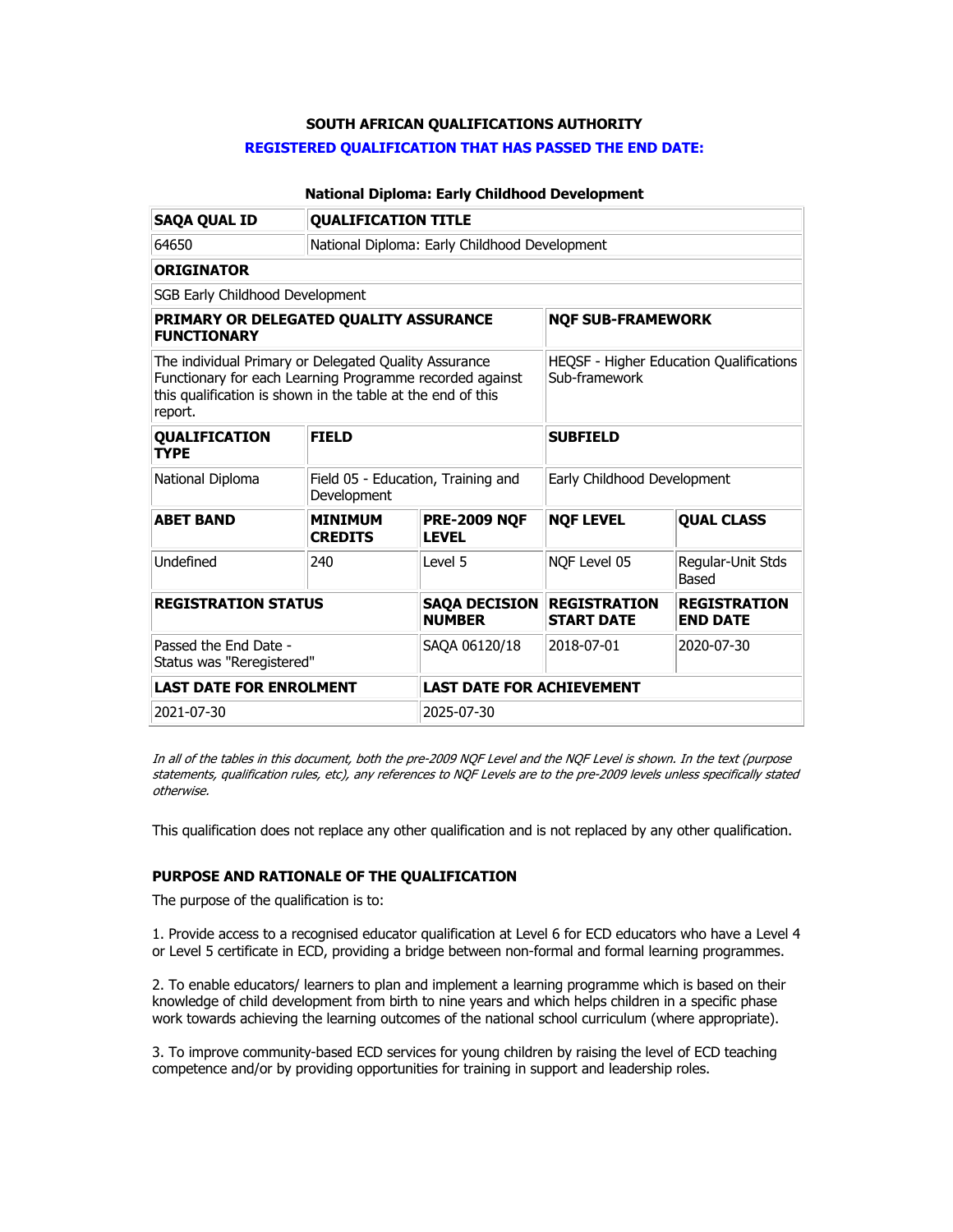This qualification provides a substantial qualification for:

• Potential learners/educators who have acquired an FETC (Grade 12) or equivalent qualification at Level 4 (120 credits) and who wish to make ECD their full-time career (entry point);

• Learners/educators who have a Level 4 qualification in ECD to further their career and professional development in ECD by providing access to a Level 6 qualification;

• Learners/educators who have a Higher Certificate in ECD to further their career and professional development in ECD by providing access to a Level 6 qualification.

#### **LEARNING ASSUMED TO BE IN PLACE AND RECOGNITION OF PRIOR LEARNING**

In order to achieve the exit outcomes of this qualification, learners need the following knowledge and skills equivalent to NQF Level 4:

o the ability to read, write and use written resource material for learning and teaching in at least two South African languages;

o the ability to understand fundamental mathematical/numeracy concepts;

o the applied competence outlined in the core unit standards at Level 4:

Facilitate Active Learning in ECD Programmes, Facilitate Healthy Development in ECD Programmes, and Manage the ECD Learning Programme.

Recognition of Prior Learning:

The qualification can be achieved as a whole or in part through the recognition of prior learning. Learners who have completed the Certificate at Level 5 should be able to participate in a learning programme(s) that provides the 120 credits not included in the Certificate, i.e. the Fundamental learning components and additional Electives. The Diploma is also intended to provide direct access to the Degree at Level 6.

### **RECOGNISE PREVIOUS LEARNING?**

Y

#### **QUALIFICATION RULES**

The Fundamental Component consists of Unit Standards to the value of 35 credits all of which are compulsory.

The Core Component consists of Unit Standards to the value of 72 credits all of which are compulsory.

The Elective Component consists of Unit Standards which learners are to choose to the minimum of 133 credits.

Learners who choose to specialise in Grade R must complete the following Unit Standards totalling a minimum of 36/45 credits. It is preferred that the learners achieve the following replacement Unit Standards which totals 45 credits.

- ID 244260: Facilitate a Life Skills Learning Programme in the Reception Year.
- ID 244257: Facilitate a Literacy Learning Programme in the Reception Year.
- ID 244256: Facilitate a Numeracy Learning Programme in the Reception Year.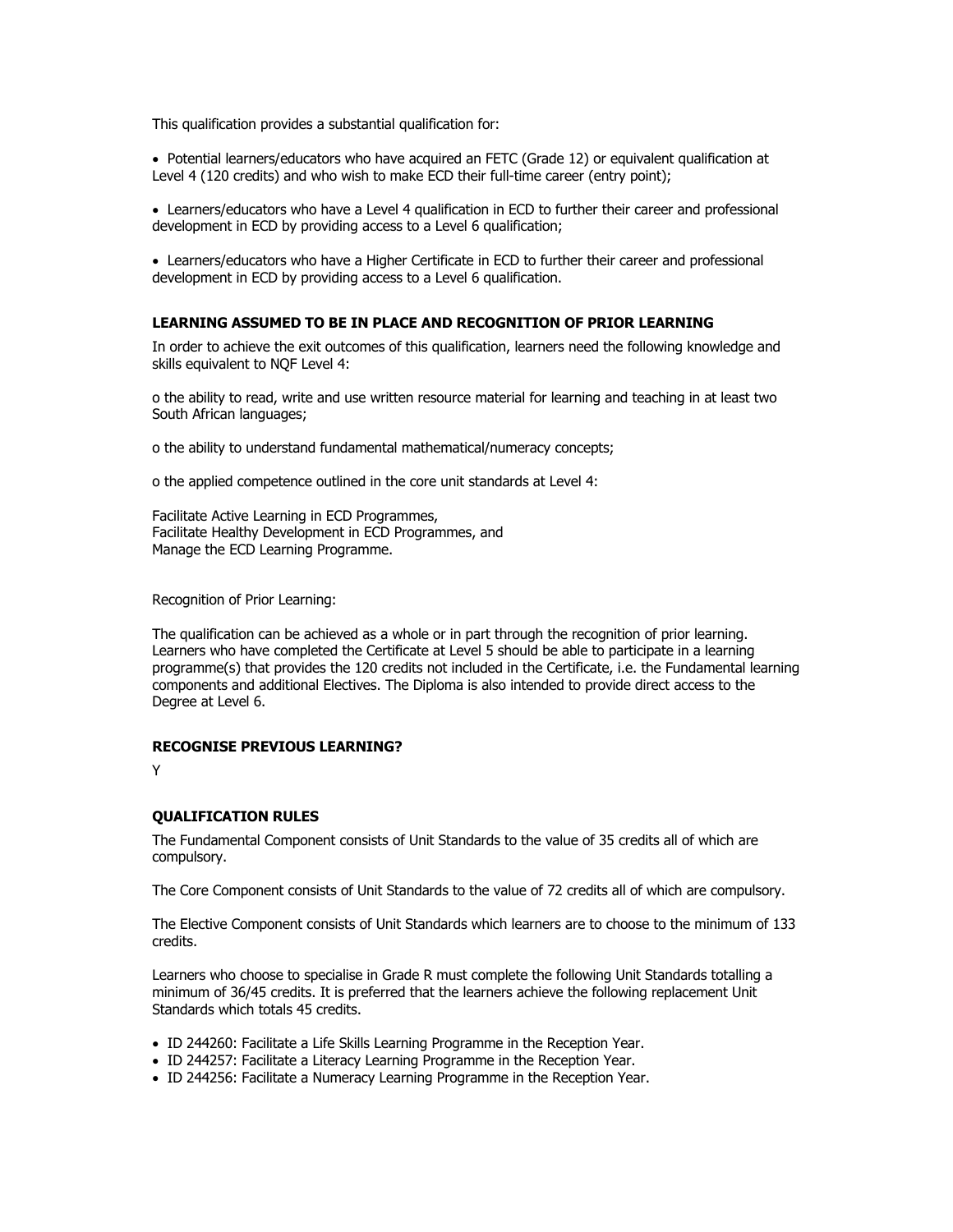Learners who choose to specialise in Learning Programmes must choose the following Unit Standards for this specialisation totalling a minimum of 47 credits.

- ID 10288: Organise a programme of learning.
- ID 10289: Facilitate a programme of learning.

• ID 7978: Plan and conduct assessment of learning outcomes. It is preferred that learners achieve the replacement Unit Standard titled Conduct outcomes-based assessment (ID 115753).

#### **EXIT LEVEL OUTCOMES**

Exit Level Outcomes:

1. Mediate active learning in an integrated and holistic learning programme.

2. Facilitate learning and development of children with barriers to learning and other special needs, including those coping with abuse and violence, within an inclusive anti-bias approach.

3. Promote the safety and healthy development of each child.

4. Work with colleagues, families and community systems to develop each child`s potential as fully as possible.

5. Manage a well-planned and organised learning programme to meet the needs of individual children within the framework of the national school curriculum (where appropriate).

6. Select and use appropriate methods and procedures for assessing children`s progress and reporting on this to parents.

7. Promote the development of high quality ECD programmes and services.

8. Communicate effectively for the purposes of academic study and professional practice.

9. Plan and implement appropriate learning activities and materials or management practices based on knowledge of the principles, processes and content of the chosen specialisation.

#### **ASSOCIATED ASSESSMENT CRITERIA**

Assessment criteria for Exit Level Outcomes:

1.1 The planning and delivery of a developmentally appropriate learning programme is underpinned by the critical understanding of child development and learning theories, including the importance of play in the early years.

1.2 All areas of learning and development are covered, with an appropriate and contextually relevant emphasis on literacy, numeracy and life skills.

1.3 Children`s learning, development and responses to the learning environment are observed and assessed continuously in order to inform practice and planning on an individual basis.

1.4 Interactions with children in a range of situations demonstrate an understanding of theories of `scaffolding` and mediating learning.

1.5 A wide repertoire of skills is used appropriately in working with individuals, small groups and large groups of children.

1.6 Children are encouraged to use their first language(s) for learning, and they are helped to acquire and use another language through meaningful activities and situations.

2.1 The implications for working with children across the whole range of special needs and barriers to learning are identified and explained within the context of child development theory and research. 2.2 Children with barriers to learning are appropriately supported, and specific activities for their learning are planned and provided in association with relevant specialist agencies if possible. 2.3 Legal requirements and policies for dealing with abuse, neglect, children with AIDS and violence are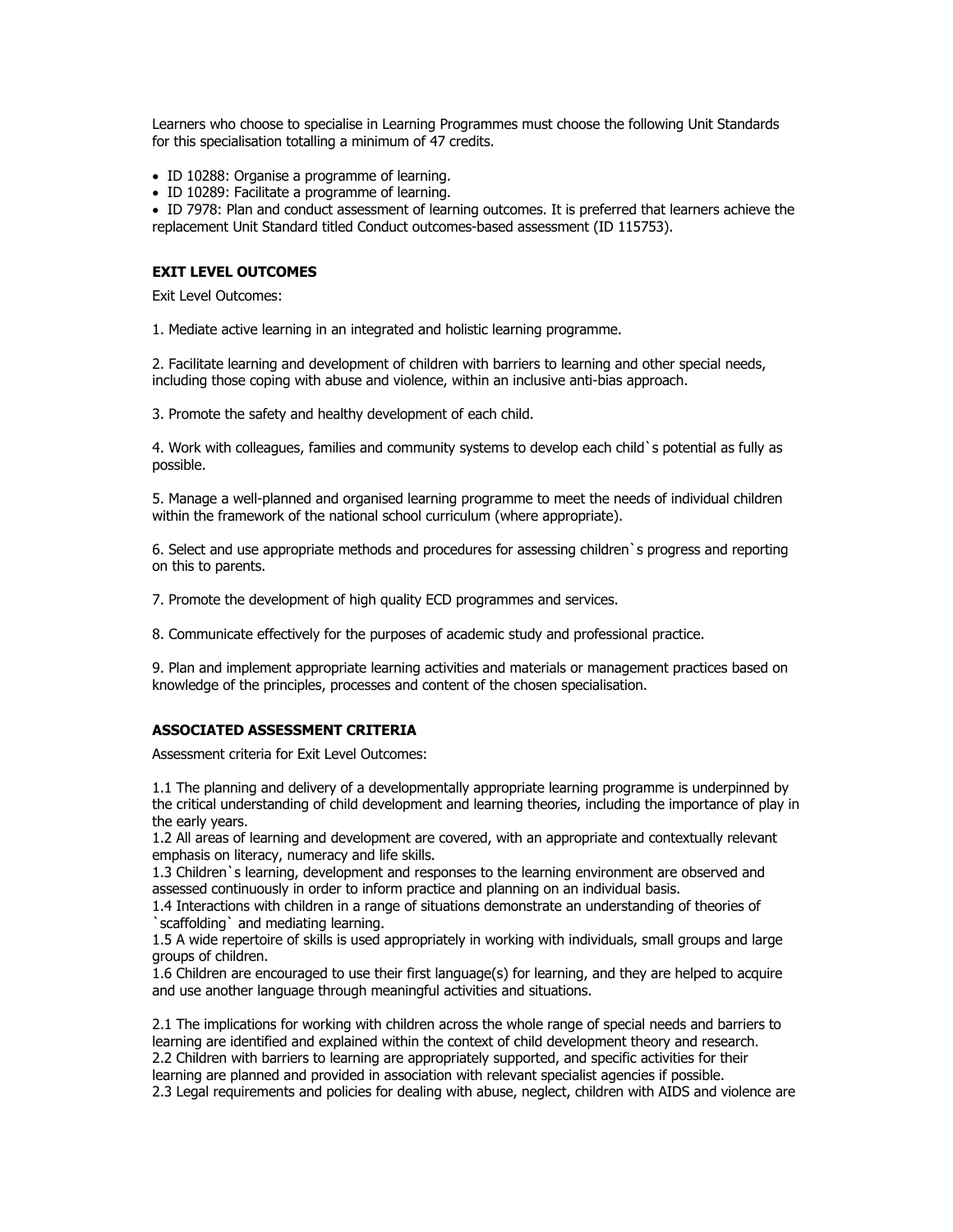understood and implemented.

2.4 The impact on children`s well-being and development of socio-economic factors (poverty, unemployment, inequality, disempowerment), crime and violence, both communal and domestic, substance abuse and addiction is taken into consideration in helping children develop the life skills to cope with abuse, violence or stressful home situations.

2.5 A range of strategies for challenging all types of discriminatory and biased behaviour are described (and demonstrated if appropriate), based on relevant theoretical understanding of oppression and cultural world views.

3.1 Comprehensive written safety and healthy policies which comply with legal requirements are appropriately adapted to the setting in its community context and to the age of the children, and implemented as planned.

3.2 Families and communities are encouraged to participate actively in ensuring the safety and health of children, especially with regard to environmental hazards, AIDS/HIV and other endemic diseases. 3.3 Planned activities appropriate to children`s developmental level allow children to explore safety and health issues in a way that is sensitive to the socio-economic context and to the role of traditional healers/alternative medicine.

3.4 Theories relating to social and emotional development, including indigenous theories underlying traditional child-rearing practices, and their application to practice are critically evaluated. 3.5 The social and emotional development of individual children is observed and assessed as the basis for planning and implementing strategies for facilitating their further development, including helping

them to manage their own behaviour. 3.6 Families are helped to understand the attitudes and values underlying children`s rights and relevant

protective legislation, and to learn a range of positive strategies for managing children`s behaviour.

4.1 Constructive contributions are made to the development of good practice among those working in the ECD service in ways that are democratic and supportive.

4.2 The community context in which the ECD service operates is analysed to assess family and community needs and the implications for ECD provision and practice.

4.3 The general principles of community development and organisation, processes of social change and transformation underpin the establishment of a meaningful partnership with families and the community.

4.4 Accessible information and resources are provided to help families meet their children`s needs. 4.5 Co-operative relationships with other agencies and practitioners working in the community are established and maintained.

5.1 Programme planning is based on an understanding of key issues and trends in early childhood development and their implications for ECD provision and curriculum development (historical, international, South African).

5.2 The learning programme is planned to help children achieve the specific outcomes of the national school curriculum in developmentally appropriate ways learning at their own pace.

5.3 Creatively developed learning resources are used to ensure a stimulating and effective programme.

5.4 The learning programme is critically evaluated according to specified criteria, both informally on a daily basis and formally at specified times, and modified accordingly.

5.5 Efficient administrative systems for managing the learning programme are are established and maintained.

5.6 ECD policy, legal requirements, regulations and procedures for registration and subsidisation are described, and implemented when applicable.

6.1 The implications of different approaches to assessment for ECD practice, including issues and current trends in assessment practice, are critically analysed.

6.2 The uses of different forms of assessment are understood, and appropriate methods and procedures are selected for assessing children`s progress in all developmental and learning areas.

6.3 Children are encouraged to reflect on what they have learned/achieved and participate in selfevaluation.

6.4 A regular process exists for periodic sharing of information with family members about children`s progress in ways that are fair, valid, reliable and constructive.

6.5 The effectiveness of one`s own assessment practices and reporting skills are evaluated regularly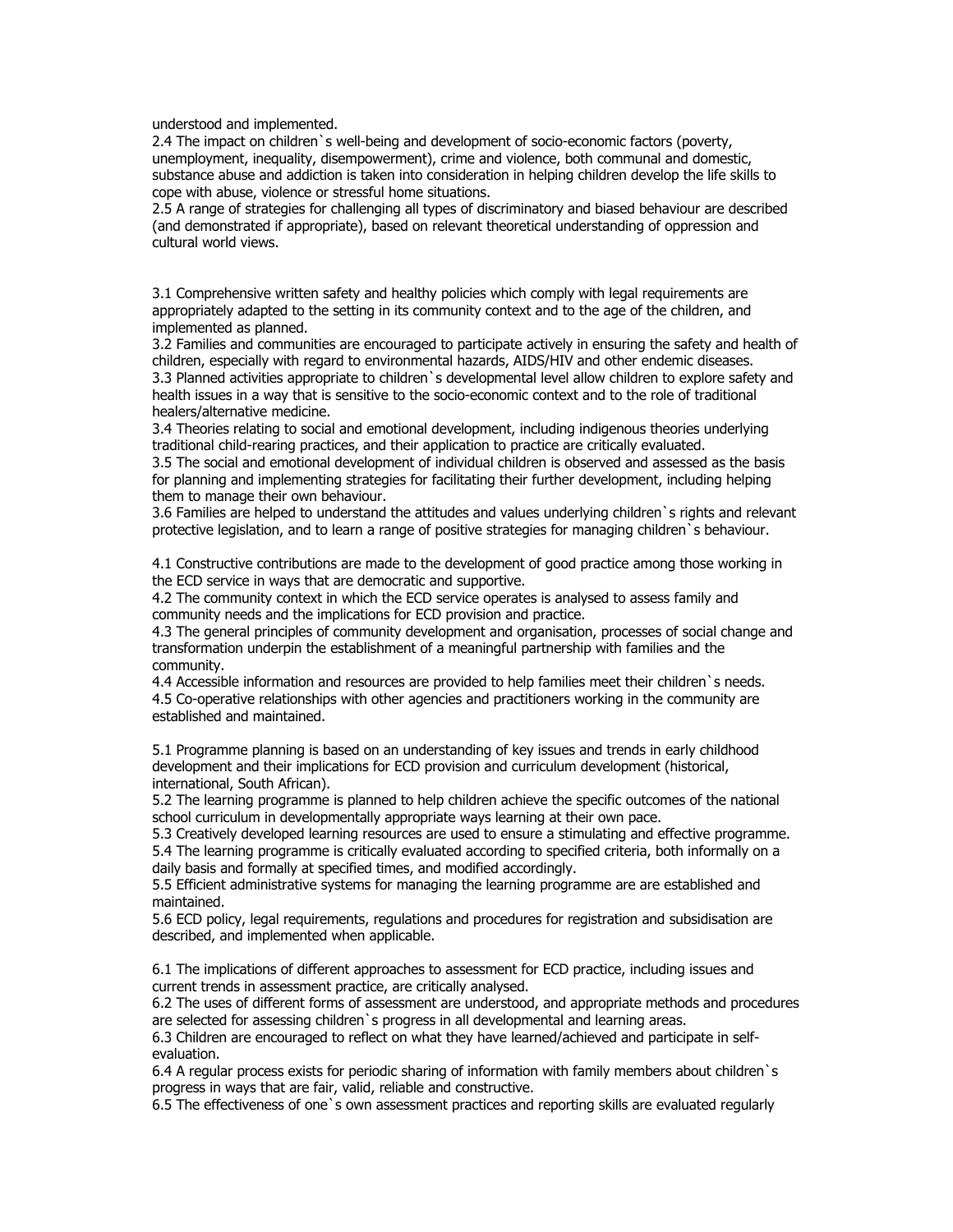through reflection and peer assessment, and modifications made when necessary.

7.1 Advocacy on behalf of children and ECD provision is based on a comprehensive analysis of the context of ECD in South Africa.

7.2 An effort is made to keep informed about child development practices, research, legislation and other developments affecting young children; useful information and resource materials are kept in an accessible filing system.

7.3 Time and stress are managed efficiently in coordinating work commitments and own needs so that energy and enthusiasm are maintained.

7.4 Legislation and regulations governing the employment of ECD practitioners, the organised teaching profession and one`s role in it are described accurately.

7.5 Responsibility is taken for one`s own professional development, and progress is evaluated regularly as shown in a journal or portfolio.

8.1 Reading skills and strategies are used effectively for academic course work, research and professional development.

8.2 Writing skills and strategies are used effectively for recording observations in learning programmes and for communication purposes in ECD services as well as for academic course work and assessment (e.g. written assignments, reports, essays and examinations).

8.3 A well-organised and relevant portfolio is presented for assessment purposes.

8.4 The language of instruction is used appropriately and fluently to facilitate language development and tell stories, explain, describe and mediate learning in the preschool phase.

8.5 A second official language is used correctly and appropriately in bi-lingual learning groups and/or to facilitate the acquisition of a new language in the preschool phase.

9.1 The assumptions underlying the descriptions of competence in a particular specialisation are analysed and explained.

9.2 Understanding of the ways of thinking, doing and learning in a particular specialisation informs the selection and presentation of appropriate learning activities or management practices.

9.3 Relevant content knowledge of a particular specialisation is evident in the planning and presentation of appropriate learning activities or management practices.

9.4 Appropriate assessment practices are used to assess learner progress or to monitor management systems.

9.5 Evaluation of learning programmes or management practices includes critical reflection on own practice.

Integrated Assessment:

o A range of assessment methods are recommended including workplace observation, written assignments and examinations, portfolios, structured interviews/discussion, self evaluation, peer assessment, and family evaluation for both formative and summative assessment. o In each unit standard guidance on assessment methods is given that is appropriate to the competence that needs to be demonstrated in relation to the specific outcomes.

### **INTERNATIONAL COMPARABILITY**

The Level 5 ECD qualification is comparable with the following qualification:

o Associate degree (2 years) in Early Childhood Education/Child Development in the USA (Level 2 qualification)

No detailed comparison has been undertaken as yet. Outcomes-based standards have apparently been developed by the National Association for the Education of Young Children (NAEYC) in Washington, DC.

#### **MODERATION OPTIONS**

Each unit standard provides more specific guidance regarding moderation of the specific outcomes, but the following general guidelines apply to the qualification: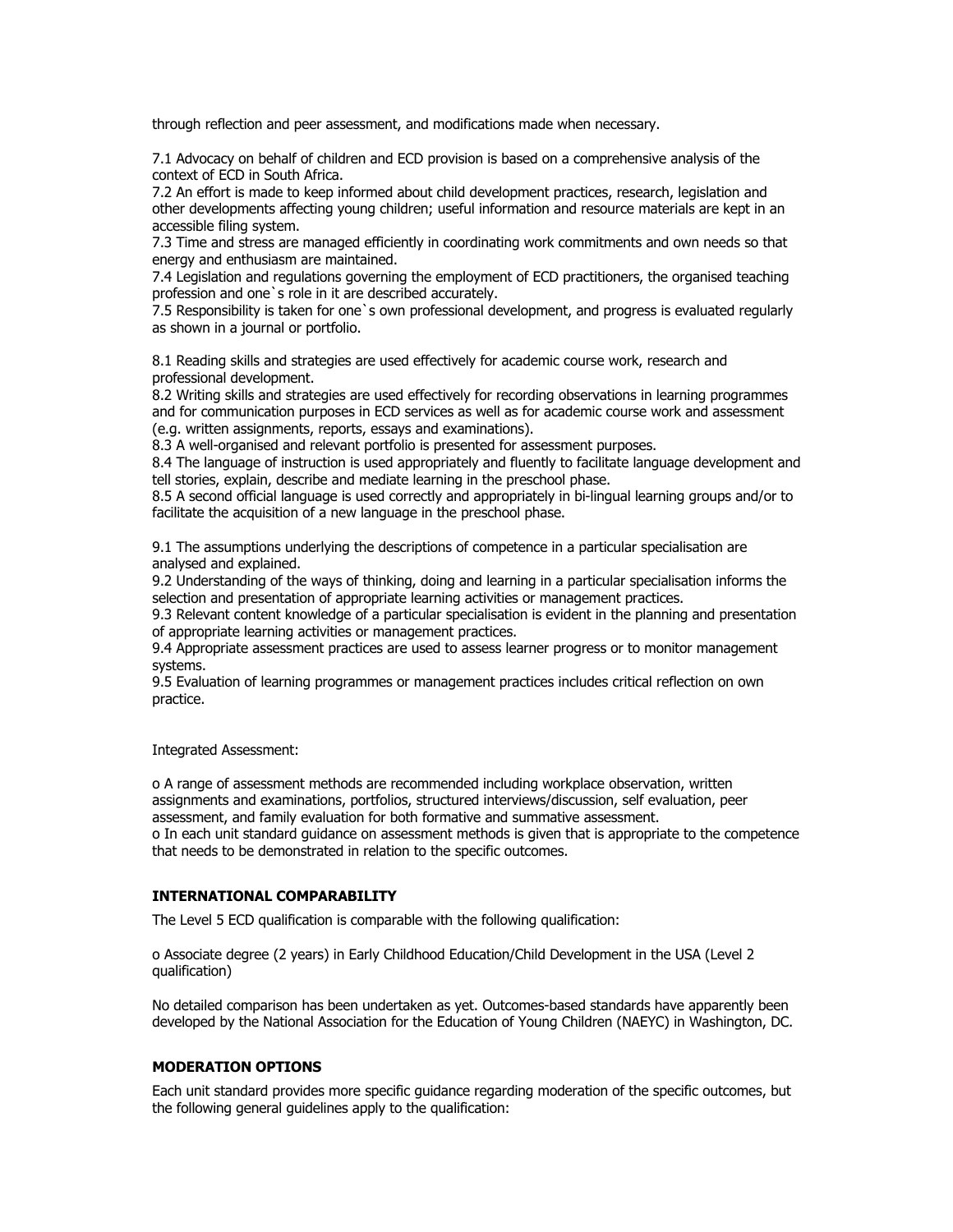1. Internal moderation: Training providers offering one or more unit standards towards the achievement of this qualification need to have internal quality assurance mechanisms in place to ensure that:

o the learning programme and learner support provided is sufficient to enable learners to achieve the specific outcomes, and

o all aspects of the assessment of learners are moderated by a suitably qualified person(s) who is not directly involved in the training provision to establish fair and reliable assessment results.

2. External moderation: Appropriate ETQA structures will facilitate the external moderation of learner achievements.

## **REREGISTRATION HISTORY**

As per the SAQA Board decision/s at that time, this qualification was Reregistered in 2012; 2015.

## **NOTES**

This qualification replaces qualification 15983, "National Diploma: Early Childhood Development: Preschool Phase", Level 5, 240 credits.

The qualification is relevant to the following ETD sub-fields and other fields:

o Schooling sub-field regarding the employment of educators in reception year (Grade R) classes in schools. The proposed qualification includes all seven roles defined by the Norms and Standards of Educators, which are integrated through the phase specialisation with further `subject` specialisation in the reception year learning programme as an elective.

o Health Sciences and Social Services (09), which is also concerned with the care and development of young children, and certain components provide for articulation between the two fields. It is generally accepted that the care and education of young children needs to be fully integrated. ECD is located in Field 05 because of its critical role in developing young children as lifelong learners.

The following ECD-specific elective unit standards are available for credit towards a Level 5 Diploma in ECD in the following areas of specialisation:

- Baby and toddler phase (birth to 3 years)
- Pre-school phase (2-6 years)
- Reception year (Grade R)
- Family and community settings
- Training ECD practitioners
- Managing ECD services (including RTOs)

The following Elective Unit Standards are compulsory for this specialisation:

- Organise a programme of learning;
- Facilitate a programme of learning;
- Plan and conduct assessment of learning outcomes.

|      | ΙD    | <b>IUNIT STANDARD TITLE</b>                      | <b>PRE-2009</b><br><b>NOF</b><br><b>LEVEL</b> | <b>NOF LEVEL CREDITS</b>          |    |
|------|-------|--------------------------------------------------|-----------------------------------------------|-----------------------------------|----|
| Core | 13855 | Develop and manage the ECD learning<br>programme | Level 5                                       | lLevel TBA:<br>Pre-2009<br>was L5 | 24 |

#### **UNIT STANDARDS:**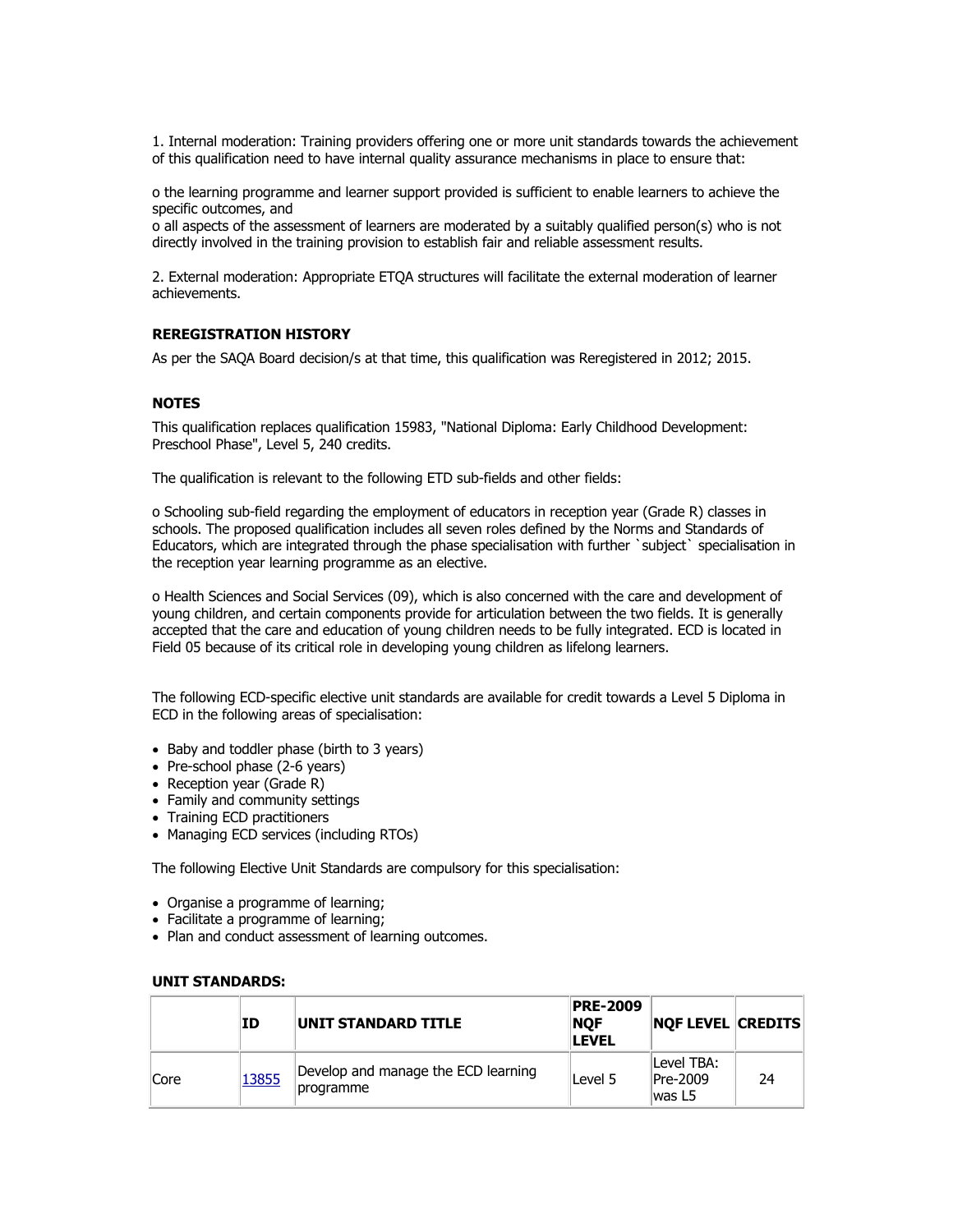| Core              | 13853  | Mediate active learning in ECD<br>programmes                                                                                | Level 5 | Level TBA:<br>Pre-2009<br>was L5 | 36 |
|-------------------|--------|-----------------------------------------------------------------------------------------------------------------------------|---------|----------------------------------|----|
| Core              | 13854  | Promote healthy development in ECD<br>programmes                                                                            | Level 5 | Level TBA:<br>Pre-2009<br>was L5 | 12 |
| Fundamental 8647  |        | Apply workplace communication skills                                                                                        | Level 5 | Level TBA:<br>Pre-2009<br>was L5 | 10 |
| Fundamental 14582 |        | Develop and apply academic literacy skills                                                                                  | Level 5 | Level TBA:<br>Pre-2009<br>was L5 | 25 |
| Elective          | 115753 | Conduct outcomes-based assessment                                                                                           | Level 5 | Level TBA:<br>Pre-2009<br>was L5 | 15 |
| Elective          | 9941   | Design and conduct research                                                                                                 | Level 5 | Level TBA:<br>Pre-2009<br>was L5 | 10 |
| Elective          | 10290  | Evaluate, select and adapt published<br>learning materials and develop, use and<br>evaluate own supplementary learning aids | Level 5 | Level TBA:<br>Pre-2009<br>was L5 | 12 |
| Elective          | 244260 | Facilitate a Life Skills Learning Programme<br>in the Reception Year                                                        | Level 5 | Level TBA:<br>Pre-2009<br>was L5 | 15 |
| Elective          | 244257 | Facilitate a Literacy Learning Programme in<br>the Reception Year                                                           | Level 5 | Level TBA:<br>Pre-2009<br>was L5 | 15 |
| Elective          | 244256 | Facilitate a Numeracy Learning Programme<br>in the Reception Year                                                           | Level 5 | Level TBA:<br>Pre-2009<br>was L5 | 15 |
| Elective          | 10289  | Facilitate a programme of learning                                                                                          | Level 5 | Level TBA:<br>Pre-2009<br>was L5 | 24 |
| Elective          | 13856  | Facilitate an inclusive educational<br>environment in ECD settings                                                          | Level 5 | Level TBA:<br>Pre-2009<br>was L5 | 12 |
| Elective          | 7408   | Facilitating a Life Skills Learning<br>Programme in the Reception Year                                                      | Level 5 | Level TBA:<br>Pre-2009<br>was L5 | 12 |
| Elective          | 7409   | Facilitating a Literacy Learning Programme<br>in the Reception Year                                                         | Level 5 | Level TBA:<br>Pre-2009<br>was L5 | 12 |
| Elective          | 7410   | Facilitating a Numeracy Learning<br>Programme in the Reception Year                                                         | Level 5 | Level TBA:<br>Pre-2009<br>was L5 | 12 |
| Elective          | 9932   | Guide and support learners                                                                                                  | Level 5 | Level TBA:<br>Pre-2009<br>was L5 | 12 |
| Elective          | 117874 | Guide learners about their learning,<br>assessment and recognition opportunities                                            | Level 5 | Level TBA:<br>Pre-2009<br>was L5 | 6  |
| Elective          | 10294  | Identify and respond to learners with<br>special needs and barriers to learning                                             | Level 5 | Level TBA:<br>Pre-2009<br>was L5 | 10 |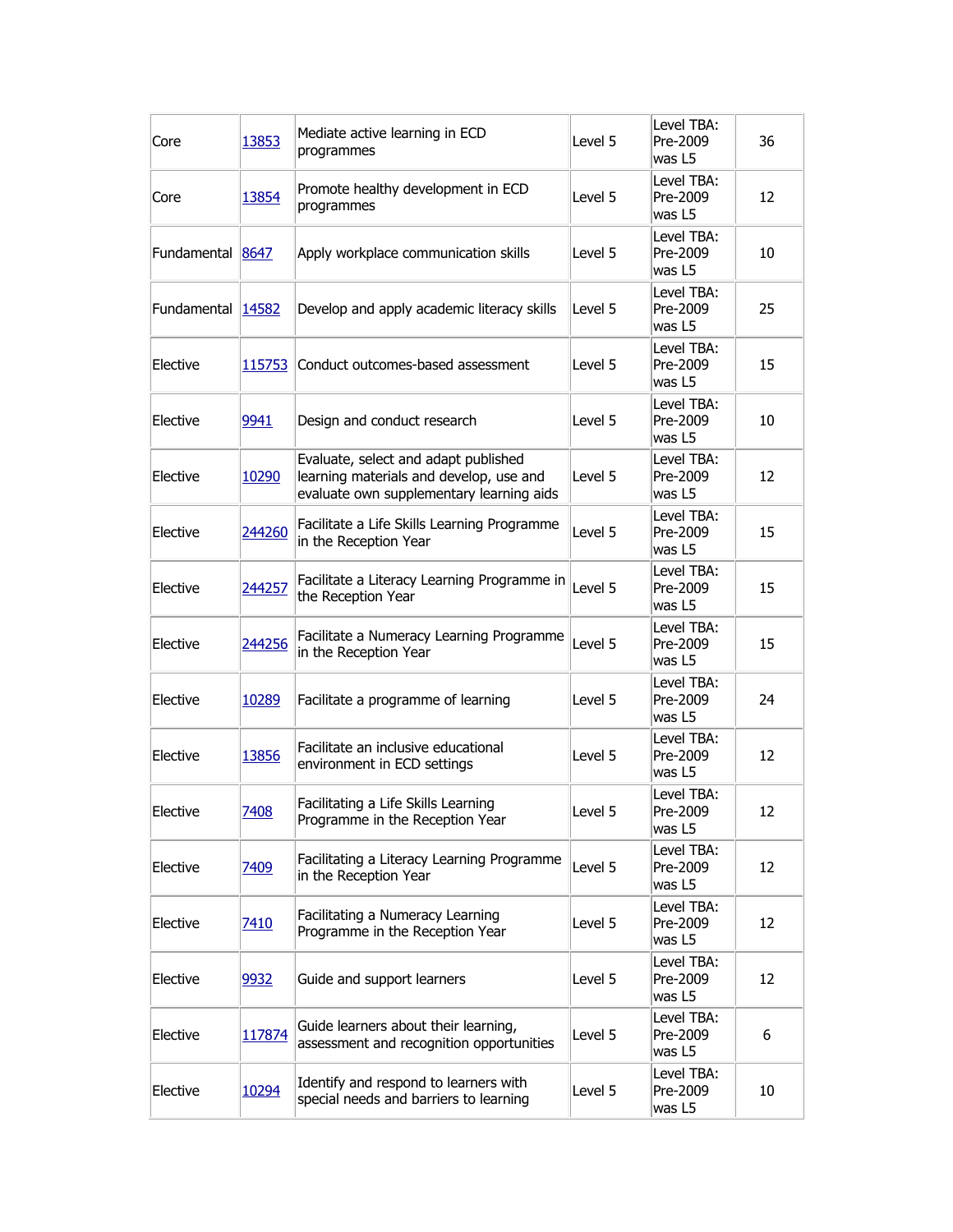| <b>Elective</b> | 7407   | Manage a Medium-scale ECD Service                     | Level 5 | Level TBA:<br>Pre-2009<br>was L5 | 18 |
|-----------------|--------|-------------------------------------------------------|---------|----------------------------------|----|
| <b>Elective</b> | 244478 | Manage an Early Childhood Development<br>service      | Level 5 | Level TBA:<br>Pre-2009<br>was L5 | 5  |
| Elective        | 12842  | Manage diversity in ECD settings                      | Level 5 | Level TBA:<br>Pre-2009<br>was L5 | 12 |
| Elective        | 7400   | Managing the Learning Programme                       | Level 5 | Level TBA:<br>Pre-2009<br>was L5 | 24 |
| Elective        | 10288  | Organise a programme of learning                      | Level 5 | Level TBA:<br>Pre-2009<br>was L5 | 8  |
| Elective        | 7978   | Plan and conduct assessment of learning<br>outcomes   | Level 5 | Level TBA:<br>Pre-2009<br>was L5 | 15 |
| Elective        | 10295  | Promote lifelong learning and<br>development          | Level 5 | Level TBA:<br>Pre-2009<br>was L5 | 8  |
| Elective        | 114476 | Use multi-media to facilitate and mediate<br>learning | Level 5 | Level TBA:<br>Pre-2009<br>was L5 | 12 |

# **LEARNING PROGRAMMES RECORDED AGAINST THIS QUALIFICATION:**

| LP ID | Learning<br><b>Programme Originator</b><br>Title          |                                                                   | Pre-<br>2009<br><b>NQF</b><br>Level | <b>NQF Level</b>                 | Min<br><b>Credits End</b> | Learning Quality<br>Prog<br><b>Date</b> | <b>Assurance</b><br><b>Functionary</b> | <b>NQF Sub-</b><br>Framework |
|-------|-----------------------------------------------------------|-------------------------------------------------------------------|-------------------------------------|----------------------------------|---------------------------|-----------------------------------------|----------------------------------------|------------------------------|
| 64696 | Diploma:<br>Early<br>Childhood<br>Development             | Centre for<br>Creative<br>Education/Iziko<br>Labantu be<br>Afrika | Level<br>5                          | Level N/A:<br>Pre-2009<br>was L5 | 240                       | 2018-12-<br>31                          | <b>CHE</b>                             | <b>HEQSF</b>                 |
| 23118 | National<br>Diploma:<br>Early<br>Childhood<br>Development | Generic<br>Provider - Field<br>05                                 | Level                               | Level N/A:<br>Pre-2009<br>was L5 | 240                       | 2020-07-<br>30                          | <b>ETDP SETA</b>                       | <b>OQSF</b>                  |

## **PROVIDERS CURRENTLY ACCREDITED TO OFFER THESE LEARNING PROGRAMMES:**

This information shows the current accreditations (i.e. those not past their accreditation end dates), and is the most complete record available to SAQA as of today. Some Primary or Delegated Quality Assurance Functionaries have a lag in their recording systems for provider accreditation, in turn leading to a lag in notifying SAQA of all the providers that they have accredited to offer qualifications and unit standards, as well as any extensions to accreditation end dates. The relevant Primary or Delegated Quality Assurance Functionary should be notified if a record appears to be missing from here.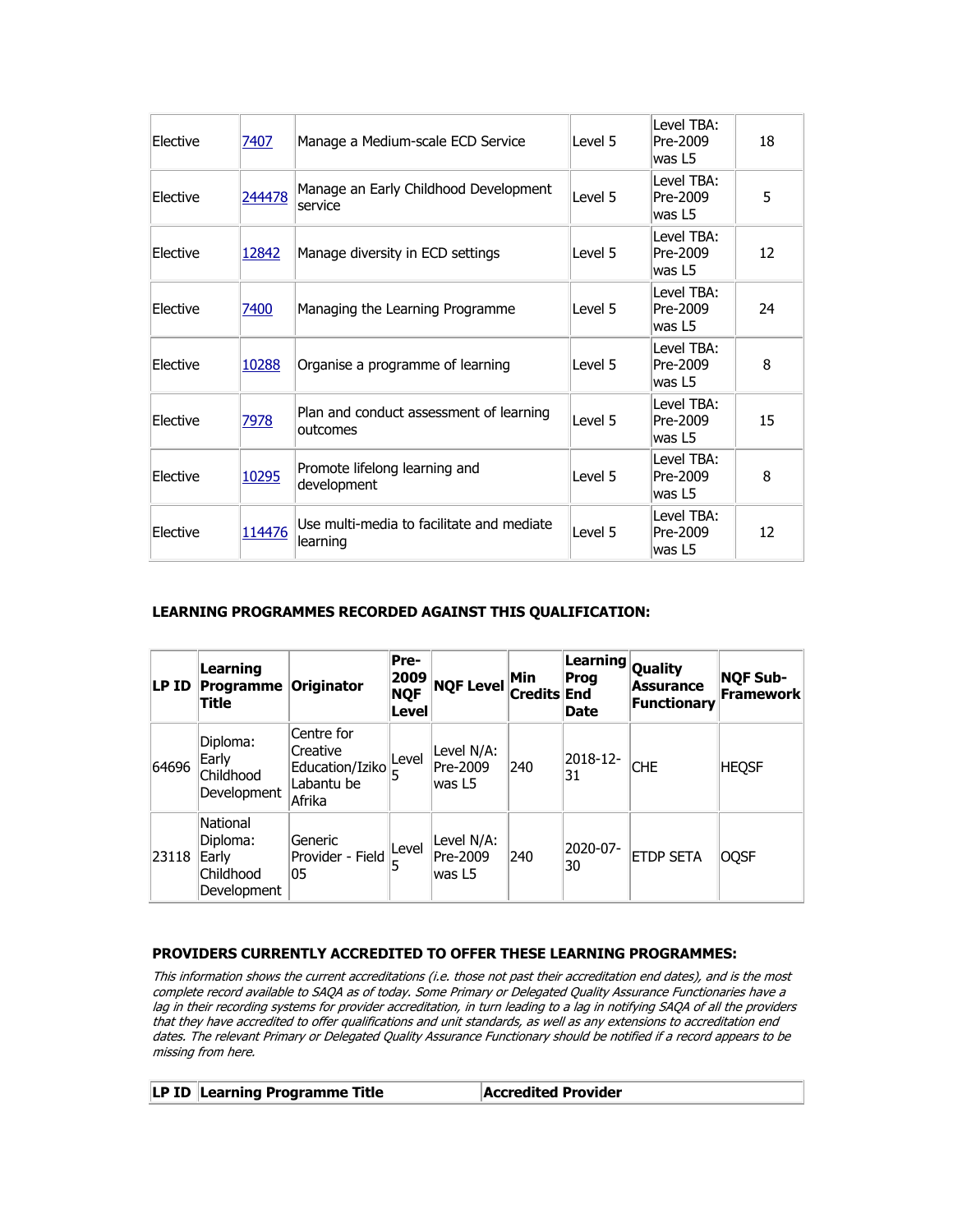|       | 64696 Diploma: Early Childhood Development       | Centre for Creative Education/Iziko Labantu be<br>Afrika                                                                                                                                                                                                                                                                                                                                                                                                                                                                                                                                                                                                                                                                                                                                                                                                                                                                                                                                                                                                                                                                                                                                                                                                                                                                                                                                                                                                                                                                                                                                                                                                                                                                                                                                                                                                                                                                                       |
|-------|--------------------------------------------------|------------------------------------------------------------------------------------------------------------------------------------------------------------------------------------------------------------------------------------------------------------------------------------------------------------------------------------------------------------------------------------------------------------------------------------------------------------------------------------------------------------------------------------------------------------------------------------------------------------------------------------------------------------------------------------------------------------------------------------------------------------------------------------------------------------------------------------------------------------------------------------------------------------------------------------------------------------------------------------------------------------------------------------------------------------------------------------------------------------------------------------------------------------------------------------------------------------------------------------------------------------------------------------------------------------------------------------------------------------------------------------------------------------------------------------------------------------------------------------------------------------------------------------------------------------------------------------------------------------------------------------------------------------------------------------------------------------------------------------------------------------------------------------------------------------------------------------------------------------------------------------------------------------------------------------------------|
| 23118 | National Diploma: Early Childhood<br>Development | 1. ABASUNGULI TRAINING SPESIALISTS (PTY)<br>LTD<br>2. Abnah Academy (Pty) Ltd<br>3. ABVAHO PHANDA GROUP PTY LTD<br>4. Accreditation & Training Services<br>5. Adelaine Training Solutions Pty Ltd<br>6. Amogelang Marketing and Training<br>7. Arden School of Management<br>8. Aubrey Nyiko Business Enterprise cc<br>9. Bavelile Consultants and Training<br>10. Berry Rose Project Consultants & Service<br>Providers<br>11. BOLAND COLLEGE<br>12. BORDERGATE EVENTS MANAGEMENT AND<br><b>PROJECTS</b><br>13. Botho Ubuntu Contract Cleaning (Pty) Ltd<br>14. Brainwave Projects 1997 CC<br>15. Camblish Training Institute (Pty) Ltd<br>16. Caversham Education Institute<br>17. College of Cape Town - Athlone Campus<br>18. Compass Academy of Learning<br>19. D and D Lwazi Renaissance Research and<br>Development Institute<br>20. DM Training Consultants<br>21. Drewmach Branding Solutions (Pty) Ltd<br>22. Early Learning Foundation Montessori Teacher<br>Training<br>23. Edu Funda Learning Centre (Pty) Ltd<br>24. EDU-Bless College<br>25. Edu-Build Institute<br>26. EduProf Training Centre<br>27. Elvis Koena Consulting (Pty) Ltd<br>28. Environment and Language Education Trust<br>29. FALSE BAY TECHNICAL VOCATIONAL<br><b>EDUCATION &amp; TRAINING COLLEGE</b><br>30. Family Restoration Foundation<br>31. Footballers Investment (Pty) Ltd<br>32. Future Discovery Training Academy CC<br>33. George Steven Academy<br>34. Gert Sibande Public FET College - Central<br>Office<br>35. Giver of Givers Foundation Organisation<br>36. Global diagnostics (Pty) Ltd<br>37. Goldfields TVET College<br>38. GWALA TRAINING SERVICES<br>39. HDPSA<br>40. HEARTLINES COLLEGE<br>41. HUGENOTE COLLEGE<br>42. HWW Africa Region NPC<br>43. Imisebeyelanga Services<br>44. Inafrica General Trading Pty LTD<br>45. INDABA MONTESSORI INSTITUTE<br>46. Innovation College (Pty)Ltd<br>47. Institute for Advancement of Women & |
|       |                                                  | Children<br>48. Institute of Professional Studies and Services                                                                                                                                                                                                                                                                                                                                                                                                                                                                                                                                                                                                                                                                                                                                                                                                                                                                                                                                                                                                                                                                                                                                                                                                                                                                                                                                                                                                                                                                                                                                                                                                                                                                                                                                                                                                                                                                                 |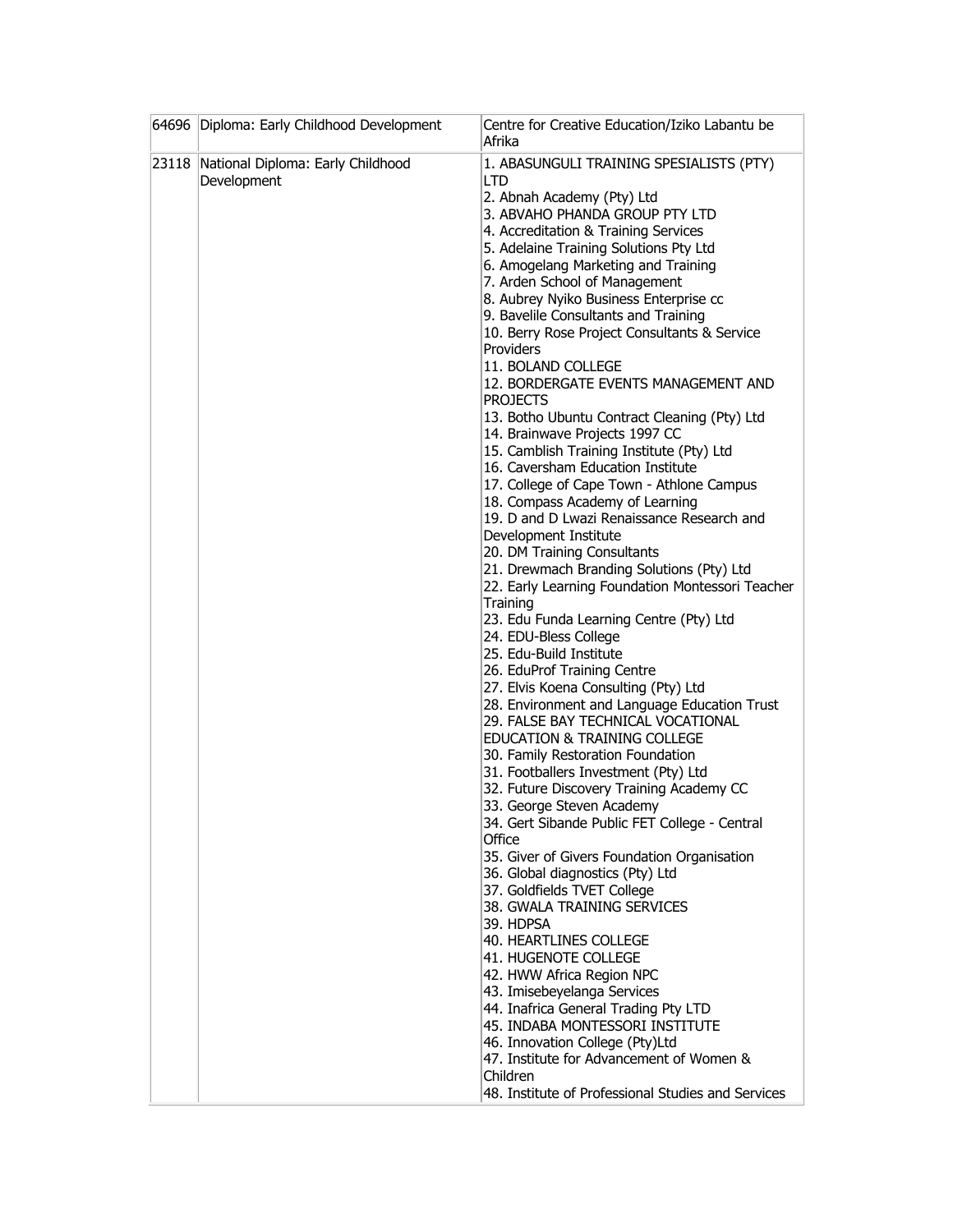|  | 49. Isibani Skills Academy                      |
|--|-------------------------------------------------|
|  | 50. Isibani Soluntu Development Trust           |
|  | 51. Itireleng Bokamoso Trading Development      |
|  |                                                 |
|  | Services and Associates                         |
|  | 52. J and N Ikwekwezi Yokusa Development        |
|  | Training                                        |
|  | 53. Jonglad Trading Enterprise                  |
|  | 54. Josmap Training Institute                   |
|  | 55. K Boneng Consulting Services Pty Ltd        |
|  | 56. Kairos Training College                     |
|  |                                                 |
|  | 57. Karabo Info Centre and Trading              |
|  | 58. Katiso-kuno Consulting                      |
|  | 59. Kgaebane Trading                            |
|  | 60. KITSO TRAINING AND DEVELOPMENT              |
|  | 61. Klein Karoo Resource Centre                 |
|  | 62. Kwa-Thema Stimulation Day Care Centre       |
|  | 63. KYM MANAGEMENT CONSULTING                   |
|  | 64. Leronsa Trading Enterprise                  |
|  | 65. Leseding Computer Systems (Pty) Ltd         |
|  |                                                 |
|  | 66. Loago Business Consulting                   |
|  | 67. Maab Training Management (Pty) Ltd          |
|  | 68. Malomini Strategists                        |
|  | 69. Marematlou Training Institute               |
|  | 70. MASAKANE TRUST                              |
|  | 71. MASIKHULE EARLY CHILDHOOD                   |
|  | DEVELOPMENT CENTRE                              |
|  | 72. Mass Computer Training and Printers         |
|  | 73. MATHS CENTRE INCORPORATING SCIENCES         |
|  | 74. MBAT (PTY) LTD                              |
|  |                                                 |
|  | 75. Molteno Institute for Language and Literacy |
|  | 76. Montessori Teacher Training Centre South    |
|  | Africa                                          |
|  | 77. Motheo Training Institute Trust             |
|  | 78. MPIC Projects (Pty) Ltd                     |
|  | 79. Ndimeni Construction and Maintenance cc     |
|  | 80. Networx for Career Development              |
|  | 81. Nkqubela Community Developers               |
|  | 82. NOMAKU TRADERS CC                           |
|  | 83. Northern Cape Rural TVET College            |
|  | 84. Northern Cape Urban College: Kimberley      |
|  |                                                 |
|  | Campus                                          |
|  | 85. Northlink College                           |
|  | 86. Northshore Trading 19CC t/a Makakhaunye     |
|  | Training and Development Agency                 |
|  | 87. Ngowethu Trading                            |
|  | 88. Ntevho-Ketso Training and Recruitement      |
|  | Consultancy cc                                  |
|  | 89. OPELONG BUSINESS INSTITUTE (PTY) LTD        |
|  | 90. Paradise Institution Training and Learning  |
|  | Centre                                          |
|  | 91. Petra institute of Development (PTY) Ltd    |
|  |                                                 |
|  | 92. Pineridge Training Centre                   |
|  | 93. PMA Holding (Pty) Ltd                       |
|  | 94. Premier Recruitment and Training (Pty) LTD  |
|  | 95. Pro-Ed Training                             |
|  | 96. Professional Development and Training       |
|  | Institute (Pty) Ltd                             |
|  | 97. Rampadise Education Training & Development  |
|  | Centre                                          |
|  |                                                 |